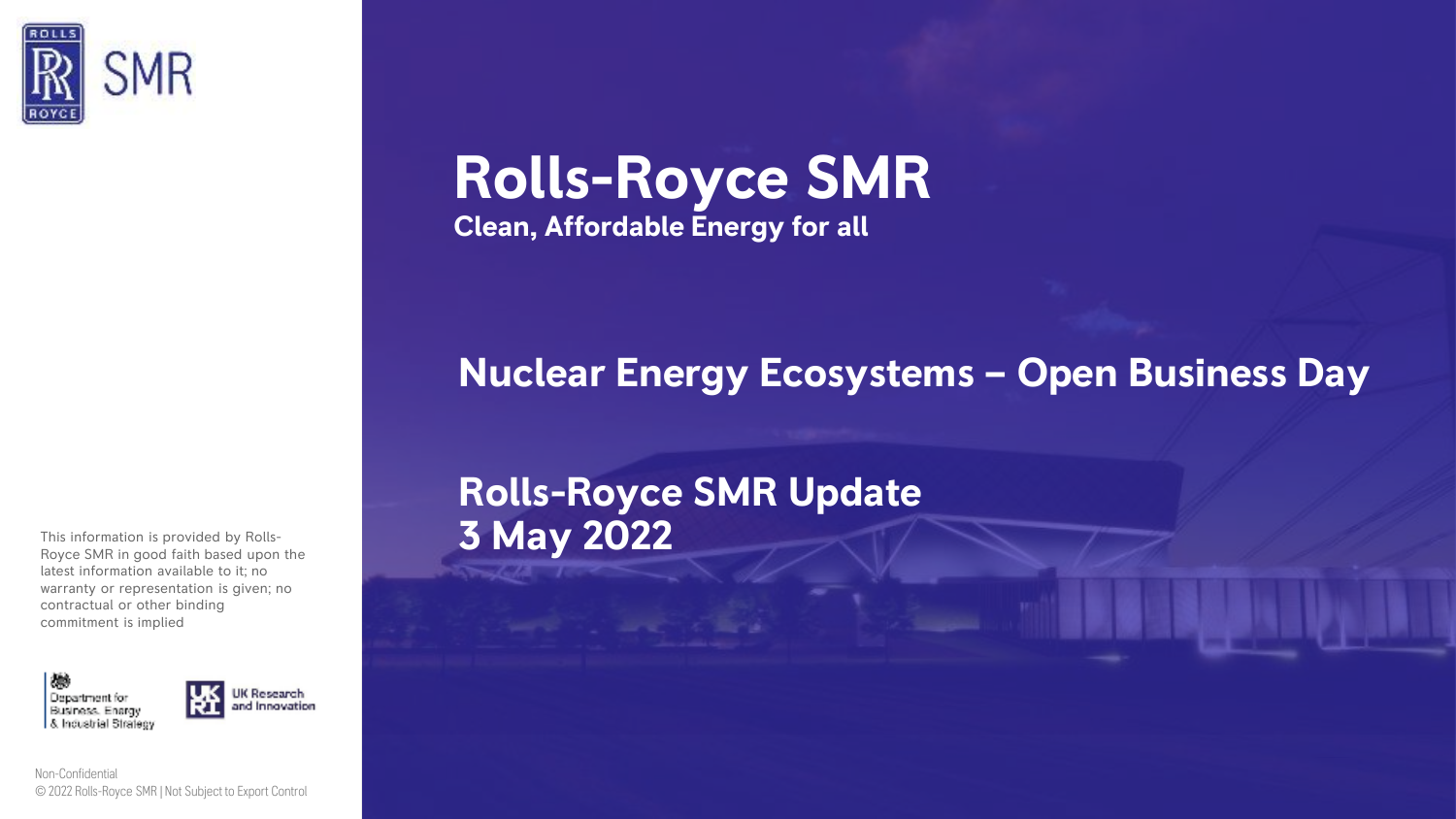

#### **SMR Rolls-Royce SMR Ltd is a technology vendor offering a complete SMR power plant on a turnkey basis.**

**Our development programme is fully funded with €559m\* through commercial equity and UK Government grant funding**

### **Rolls-Royce SMR Ltd Shareholders**



**Rolls-Royce Group** 60 years designing, manufacturing, supporting and operating nuclear technology





**Constellation Energy Corp. (previously Exelon Generation Ltd)** Operates the largest U.S. fleet of zero-carbon nuclear plants with over 17.8 GW from 21 reactors at 12 facilities

#### **BNF Resources UK Ltd**

Extensive investments in the energy space and represented and advised by BNF Capital Limited, an FCA regulated UK-based investment advisory



**Qatar Investment Authority** 

Invests in the energy transition and funds technologies that enable low carbon electricity generation

## **UK Government Grant Funding**





**UK department of Business Energy and Industrial Strategy** Rolls-Royce SMR Ltd received the Low-cost nuclear (LCN) grant award by UK Research and Investment (UKRI)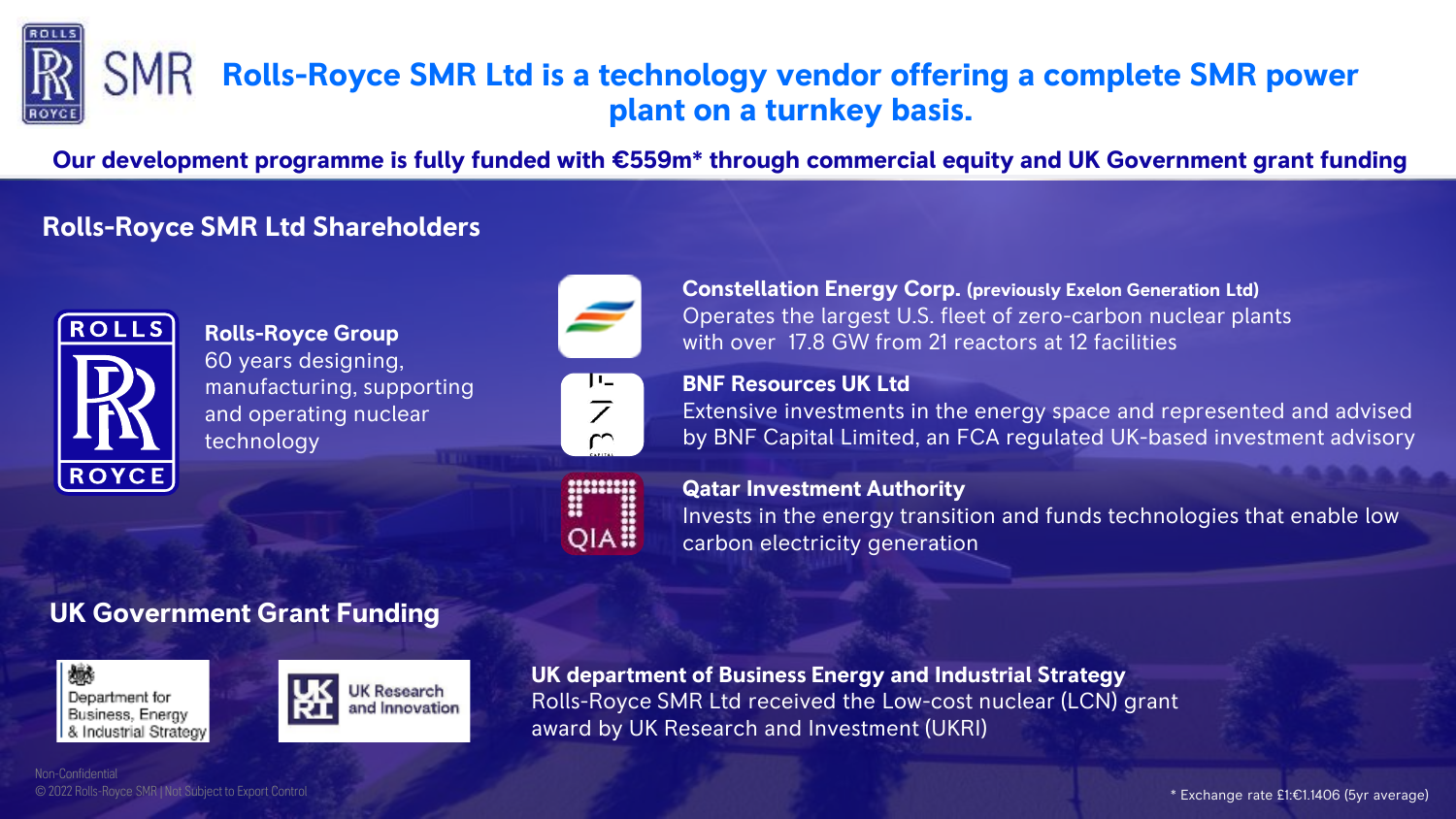

## **Rolls-Royce SMR is a totally new way of building nuclear to meet Net Zero needs**



\* 2021 economics, fleet unit; £1:€1.1406 (5yr average), costs based on UK labour rates \*\* 2021 economics, 2 unit plant, range dependent on financing mechanism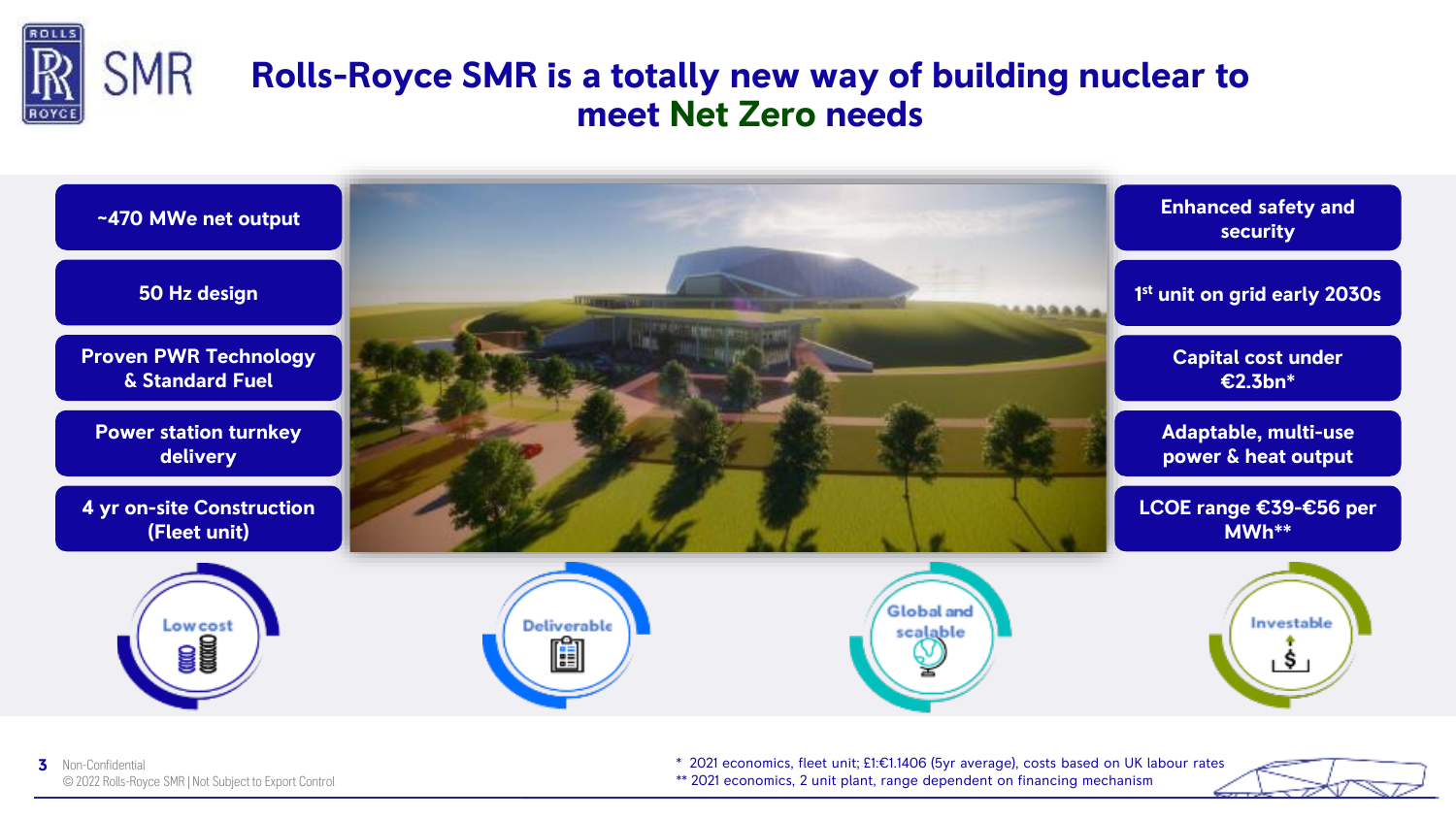



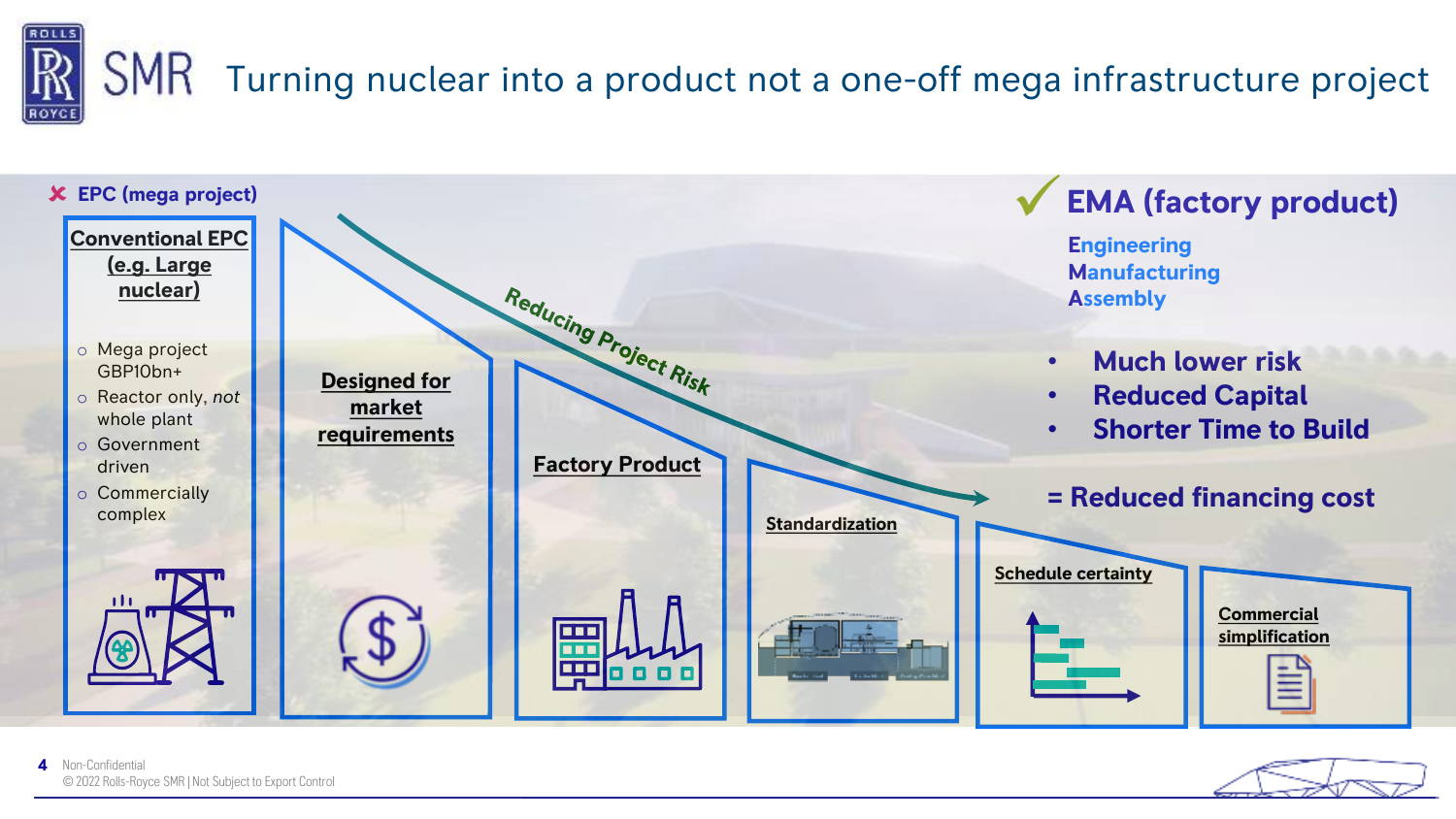

## **Energy Park**

Rolls-Royce SMR's small footprint allows co-location: clean energy located with the industry that needs it

A magnet for industry and high skilled jobs desiring carbon free energy

Removes the need for costly transmission of electrical power over large distances

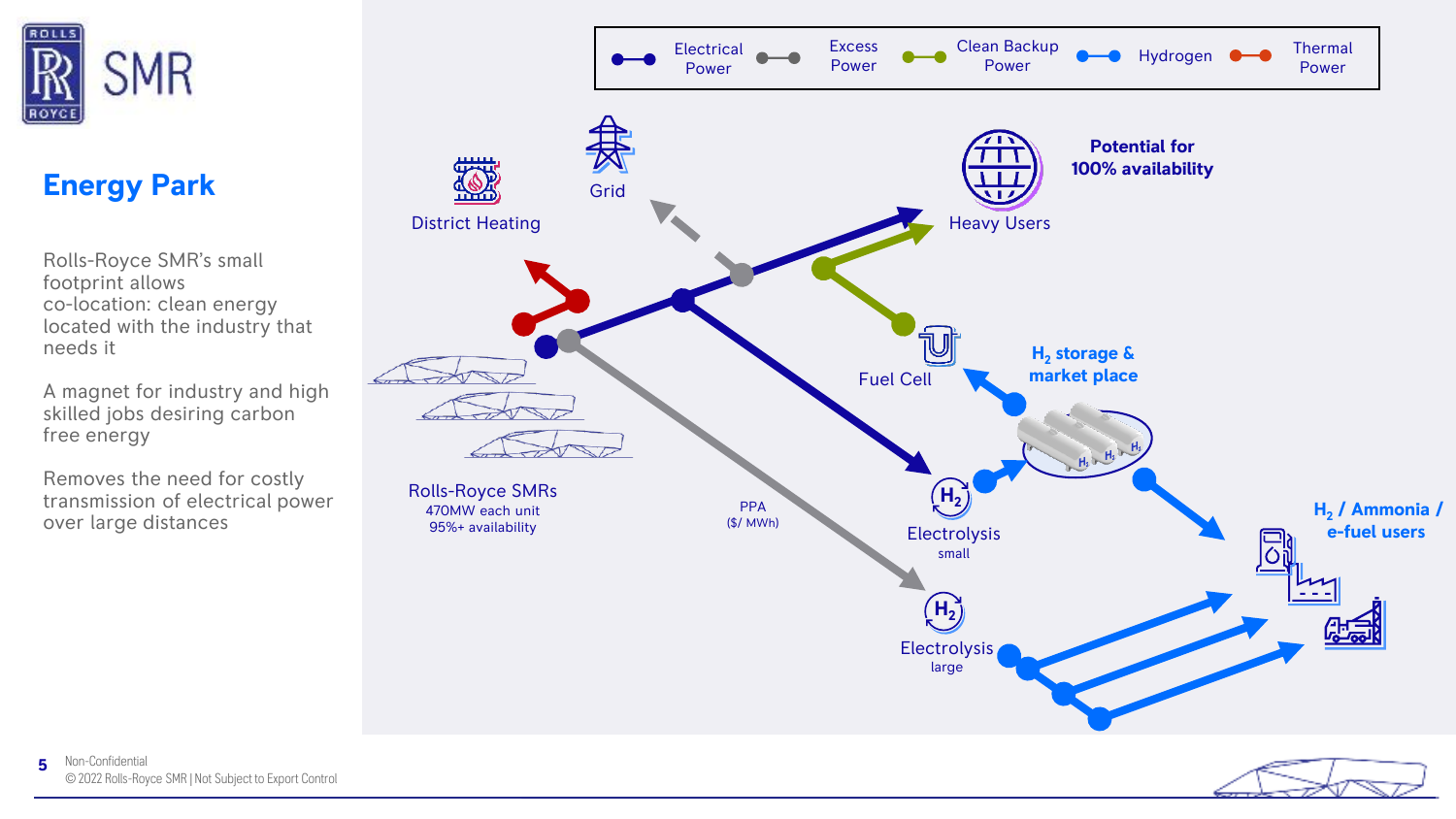



© 2022 Rolls-Royce SMR | Not Subject to Export Control

#### **Non-Confidential <b>Embedding a culture fit to deliver low carbon power for all**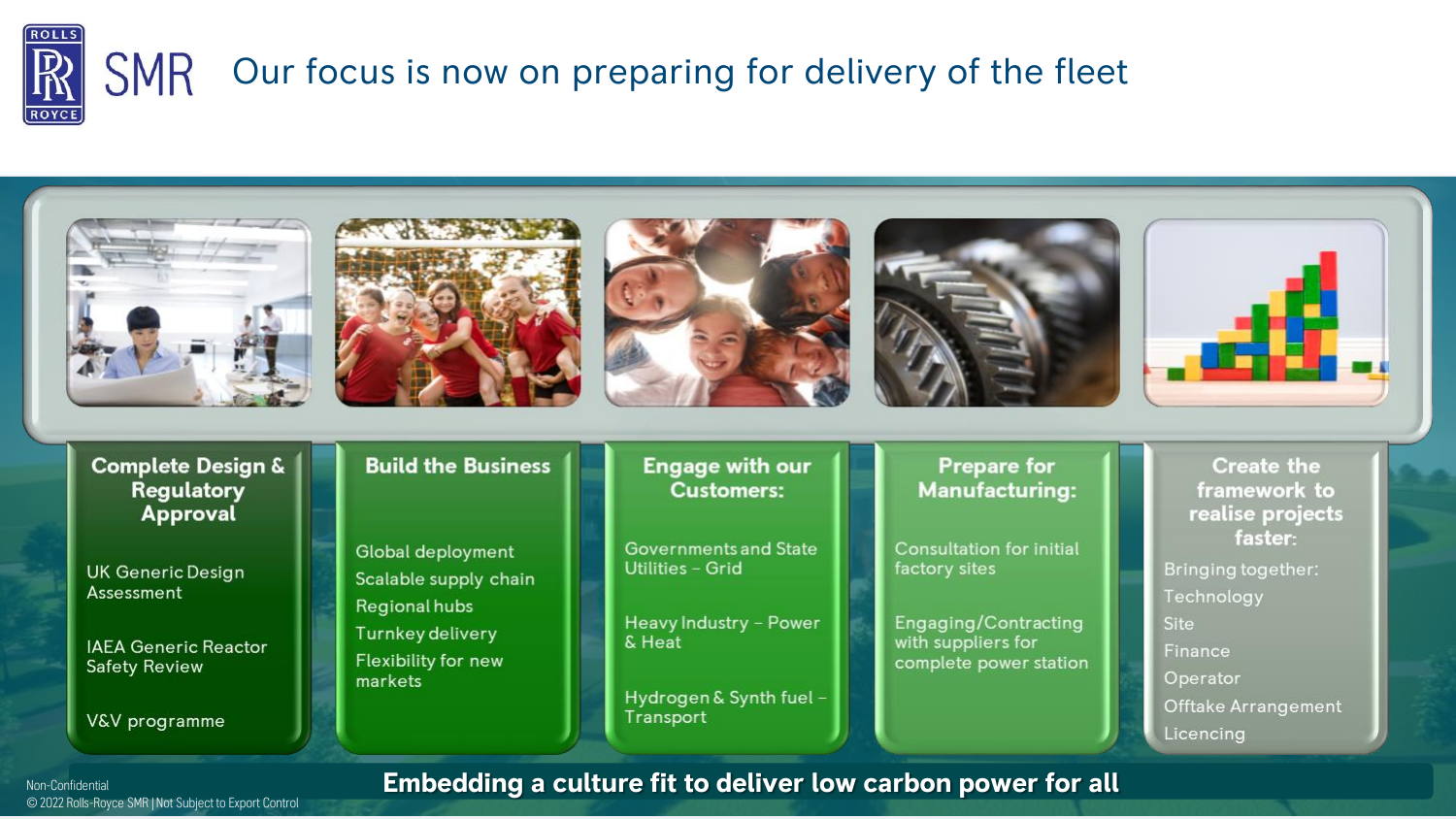